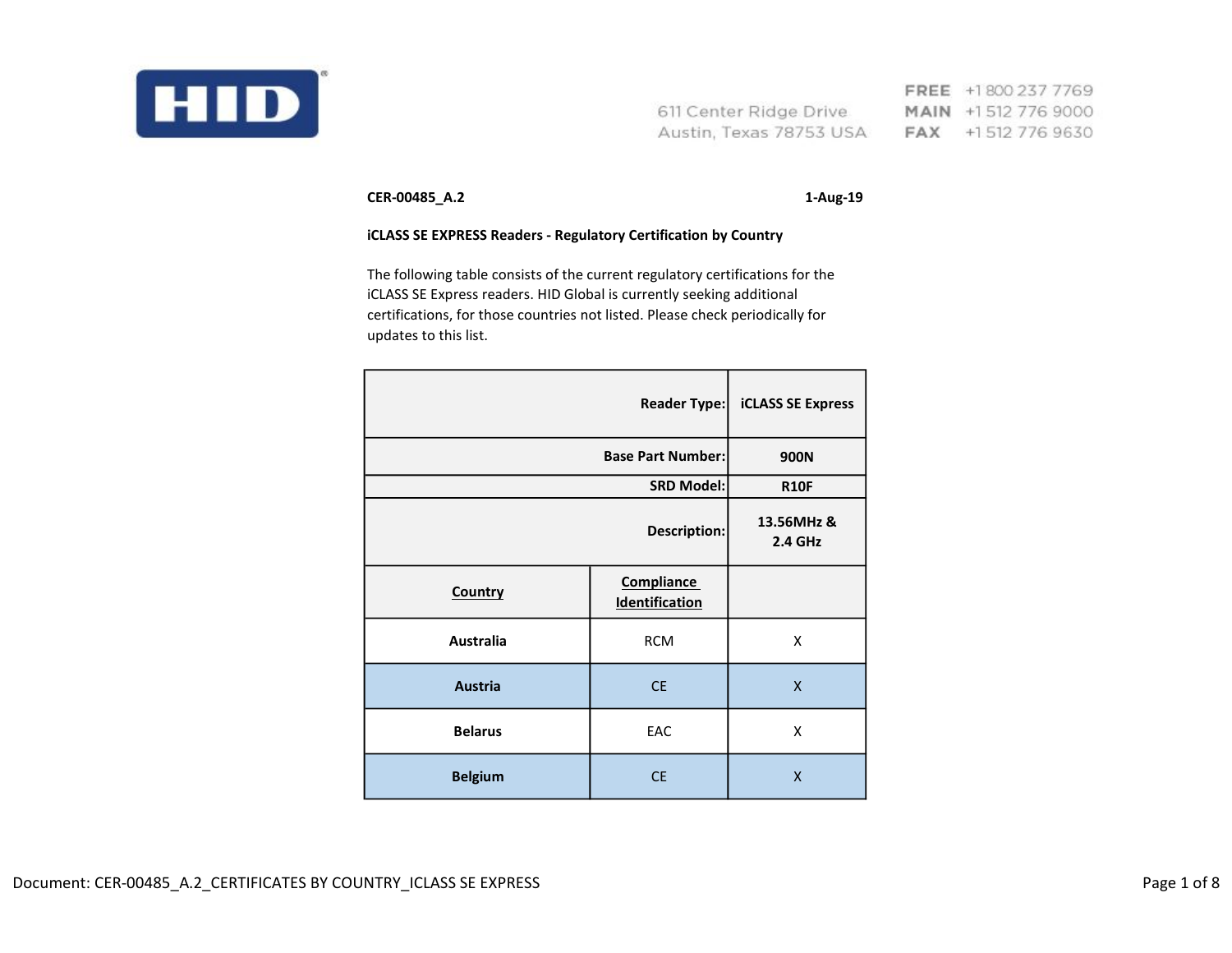

|                       | <b>Reader Type:</b>                        | <b>iCLASS SE Express</b>     |
|-----------------------|--------------------------------------------|------------------------------|
|                       | <b>Base Part Number:</b>                   | 900N                         |
|                       | <b>SRD Model:</b>                          | <b>R10F</b>                  |
|                       | Description:                               | 13.56MHz &<br><b>2.4 GHz</b> |
| Country               | <b>Compliance</b><br><b>Identification</b> |                              |
| <b>Bulgaria</b>       | <b>CE</b>                                  | X                            |
| Canada                | IC                                         | X                            |
| Colombia              | <b>FCC</b>                                 | X                            |
| <b>Costa Rica</b>     | <b>SUTEL</b>                               | $\mathsf{x}$                 |
| Croatia               | <b>CE</b>                                  | X                            |
| <b>Cyprus</b>         | <b>CE</b>                                  | $\pmb{\mathsf{X}}$           |
| <b>Czech Republic</b> | <b>CE</b>                                  | X                            |
| <b>Denmark</b>        | <b>CE</b>                                  | $\mathsf{x}$                 |
| Egypt                 | <b>NTRA</b>                                | Χ                            |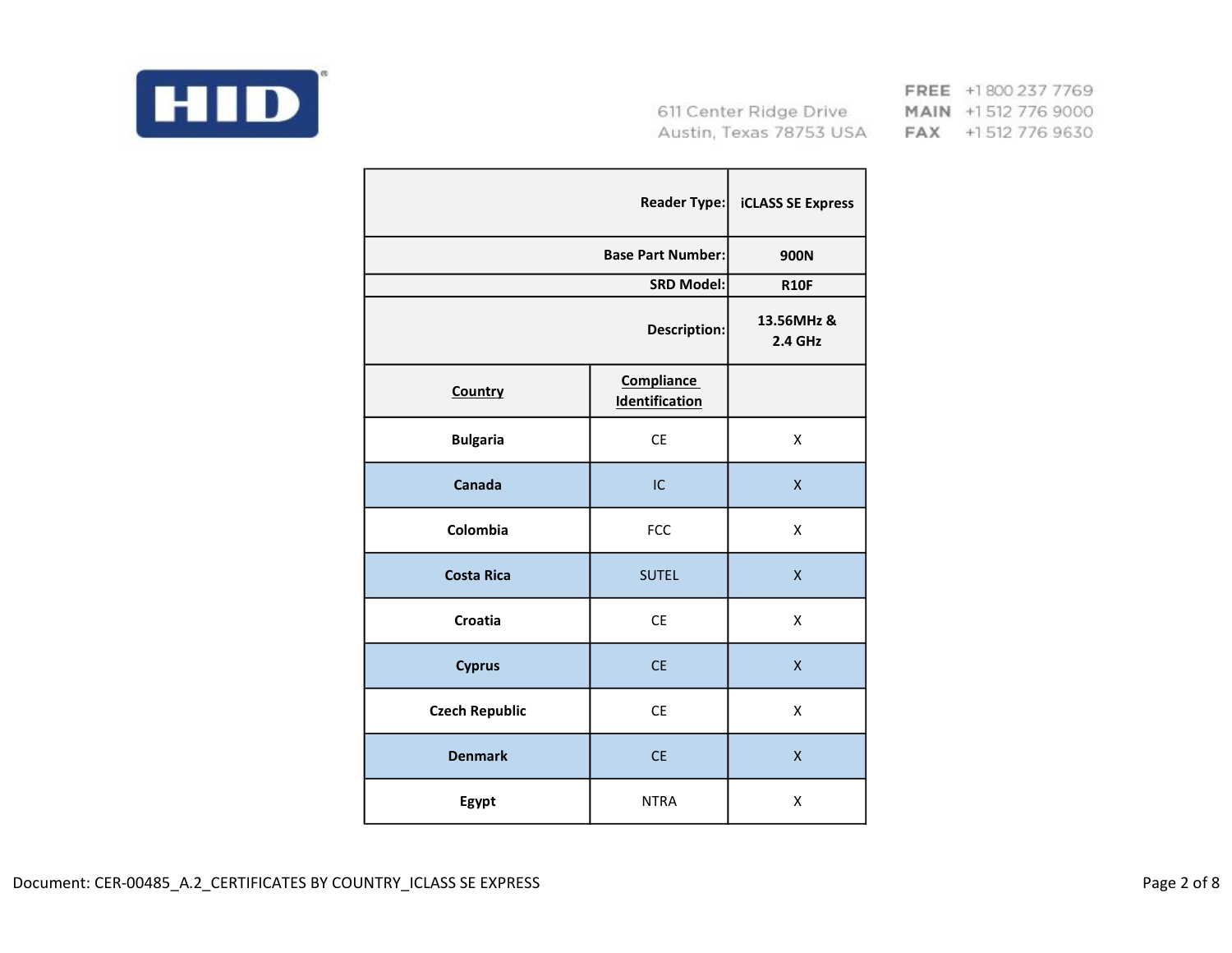

|                  | <b>Reader Type:</b>                        | <b>iCLASS SE Express</b>     |
|------------------|--------------------------------------------|------------------------------|
|                  | <b>Base Part Number:</b>                   | 900N                         |
|                  | <b>SRD Model:</b>                          | <b>R10F</b>                  |
|                  | <b>Description:</b>                        | 13.56MHz &<br><b>2.4 GHz</b> |
| Country          | <b>Compliance</b><br><b>Identification</b> |                              |
| <b>Estonia</b>   | <b>CE</b>                                  | $\mathsf{X}$                 |
| <b>Finland</b>   | <b>CE</b>                                  | X                            |
| <b>France</b>    | <b>CE</b>                                  | $\mathsf{x}$                 |
| Germany          | <b>CE</b>                                  | X                            |
| <b>Greece</b>    | <b>CE</b>                                  | $\mathsf{X}$                 |
| <b>Hong Kong</b> | <b>OFCA</b>                                | X                            |
| <b>Hungary</b>   | <b>CE</b>                                  | X                            |
| Iceland          | <b>CE</b>                                  | X                            |
| India            | <b>WPC</b>                                 | X                            |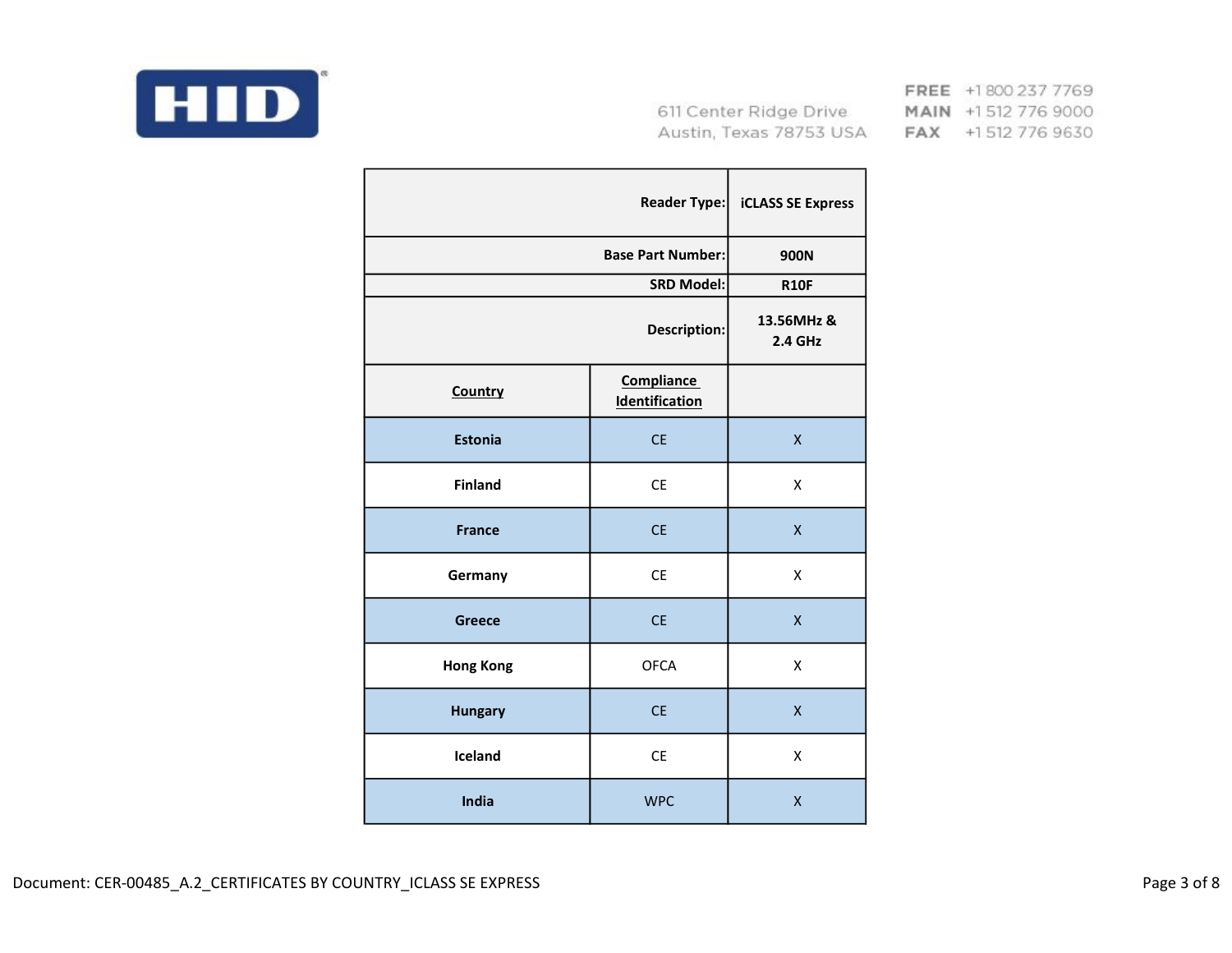

|                   | <b>Reader Type:</b>                        | <b>iCLASS SE Express</b>     |
|-------------------|--------------------------------------------|------------------------------|
|                   | <b>Base Part Number:</b>                   | 900N                         |
|                   | <b>SRD Model:</b>                          | <b>R10F</b>                  |
|                   | <b>Description:</b>                        | 13.56MHz &<br><b>2.4 GHz</b> |
| Country           | <b>Compliance</b><br><b>Identification</b> |                              |
| <b>Indonesia</b>  | <b>DGPT</b>                                | X                            |
| <b>Ireland</b>    | <b>CE</b>                                  | $\mathsf{x}$                 |
| <b>Israel</b>     | MOC                                        | X                            |
| Italy             | <b>CE</b>                                  | $\mathsf{X}$                 |
| Japan             | MIC/Giteki                                 | X                            |
| Jordan            | <b>TRC</b>                                 | $\mathsf{x}$                 |
| <b>Kazakhstan</b> | <b>MIC</b>                                 | X                            |
| <b>Kuwait</b>     | <b>MC</b>                                  | $\mathsf{X}$                 |
| Latvia            | <b>CE</b>                                  | X                            |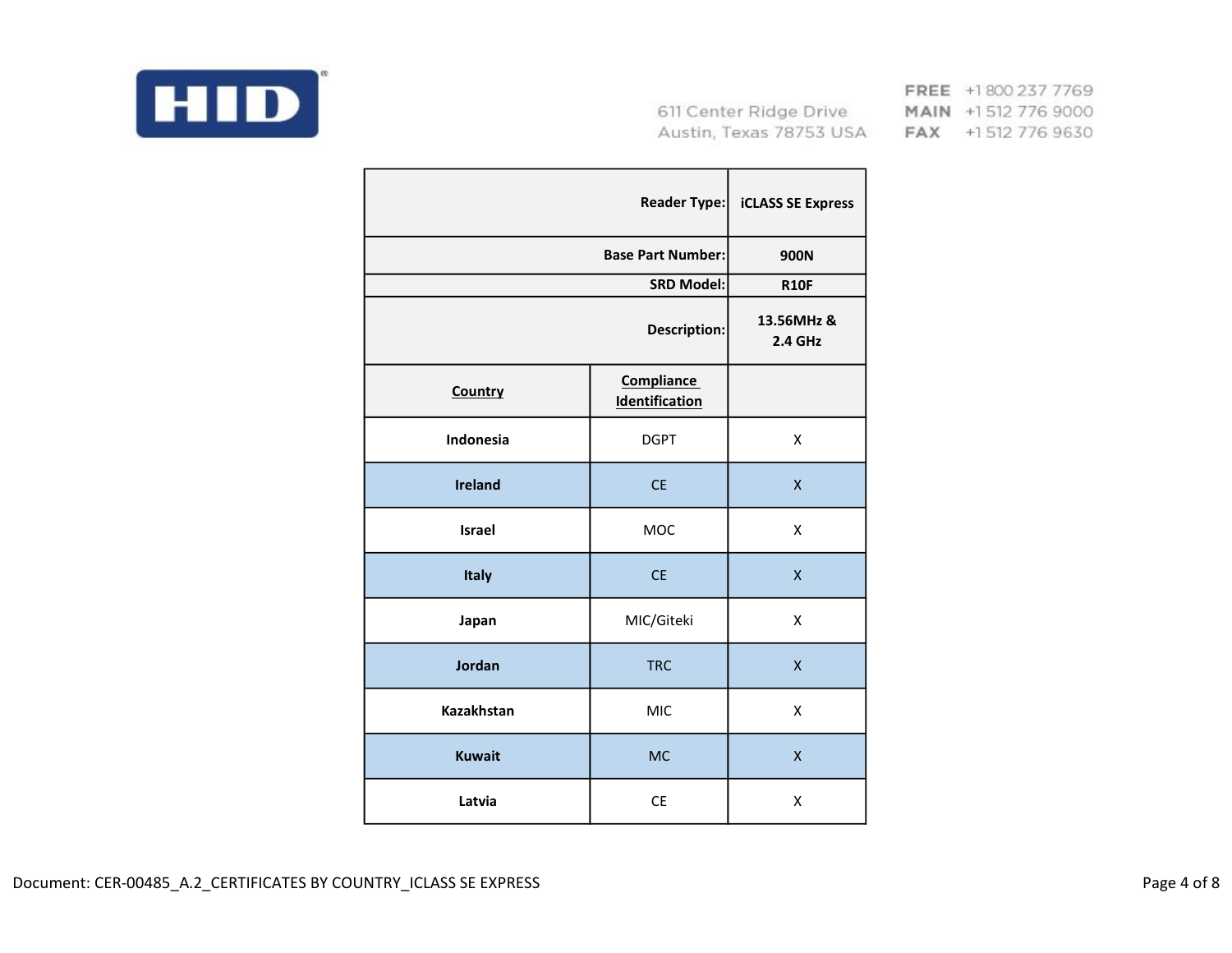

|                    | <b>Reader Type:</b>                        | <b>iCLASS SE Express</b> |
|--------------------|--------------------------------------------|--------------------------|
|                    | <b>Base Part Number:</b>                   | 900N                     |
|                    | <b>SRD Model:</b>                          | <b>R10F</b>              |
|                    | Description:                               | 13.56MHz &<br>2.4 GHz    |
| Country            | <b>Compliance</b><br><b>Identification</b> |                          |
| Lithuania          | <b>CE</b>                                  | $\mathsf{x}$             |
| Luxembourg         | CE                                         | X                        |
| <b>Malaysia</b>    | <b>SIRIM</b>                               | X                        |
| <b>Malta</b>       | <b>CE</b>                                  | Χ                        |
| <b>Morocco</b>     | <b>ANRT</b>                                | $\mathsf{x}$             |
| <b>Netherlands</b> | <b>CE</b>                                  | X                        |
| <b>New Zealand</b> | <b>RCM</b>                                 | X                        |
| <b>Norway</b>      | <b>CE</b>                                  | X                        |
| Oman               | <b>MEA</b>                                 | X                        |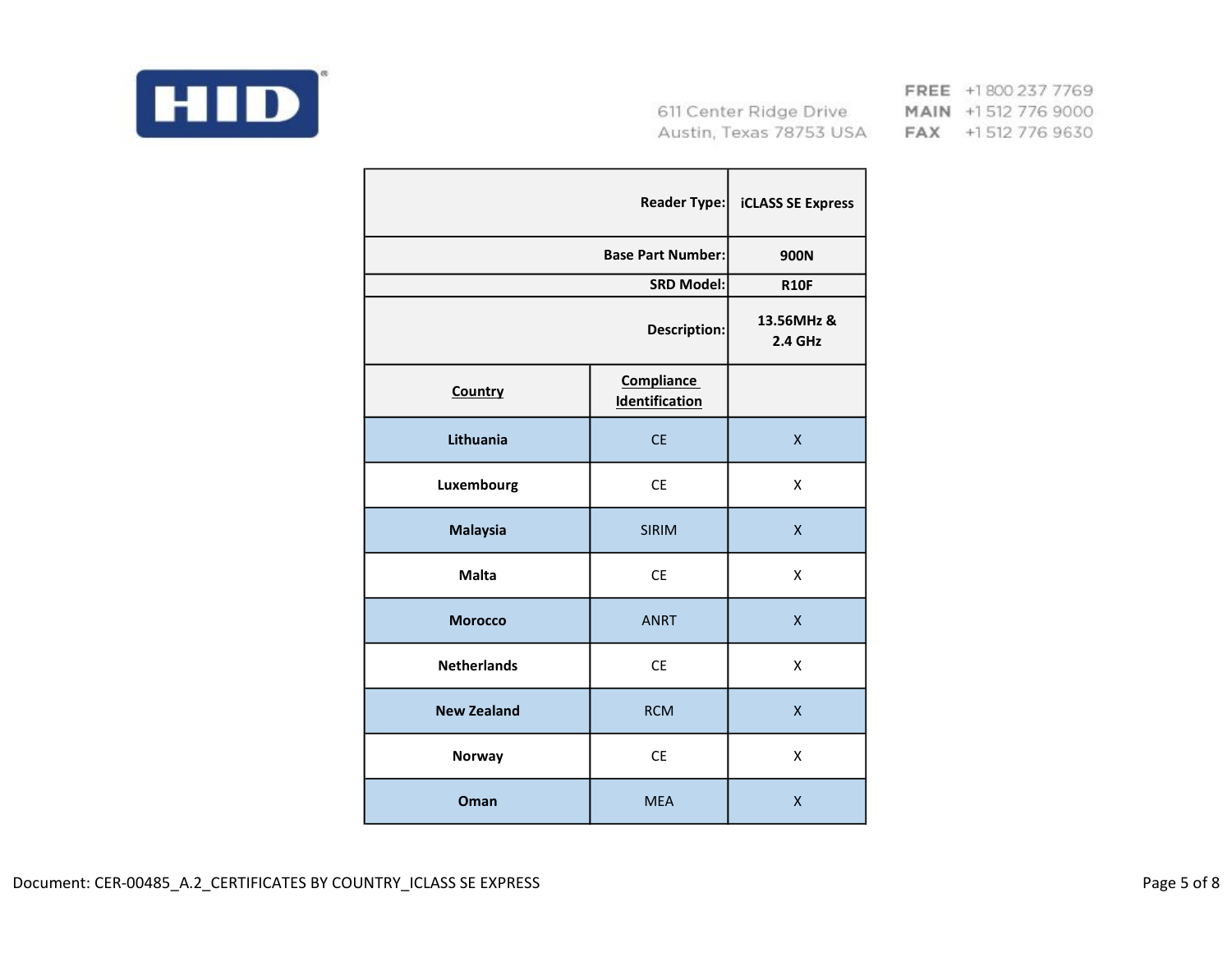

|                    | <b>Reader Type:</b>                        | <b>iCLASS SE Express</b>     |
|--------------------|--------------------------------------------|------------------------------|
|                    | <b>Base Part Number:</b>                   | 900N                         |
|                    | <b>SRD Model:</b>                          | <b>R10F</b>                  |
|                    | <b>Description:</b>                        | 13.56MHz &<br><b>2.4 GHz</b> |
| Country            | <b>Compliance</b><br><b>Identification</b> |                              |
| Peru               | <b>MTC</b>                                 | X                            |
| <b>Philippines</b> | <b>NTC</b>                                 | X                            |
| Poland             | <b>CE</b>                                  | X                            |
| Portugal           | <b>CE</b>                                  | $\mathsf{x}$                 |
| <b>Puerto Rico</b> | <b>FCC</b>                                 | X                            |
| Qatar              | <b>ictQATAR</b>                            | $\mathsf{x}$                 |
| Romania            | <b>CE</b>                                  | X                            |
| <b>Russia</b>      | <b>EAC</b>                                 | X                            |
| Saudi Arabia       | <b>CITC</b>                                | X                            |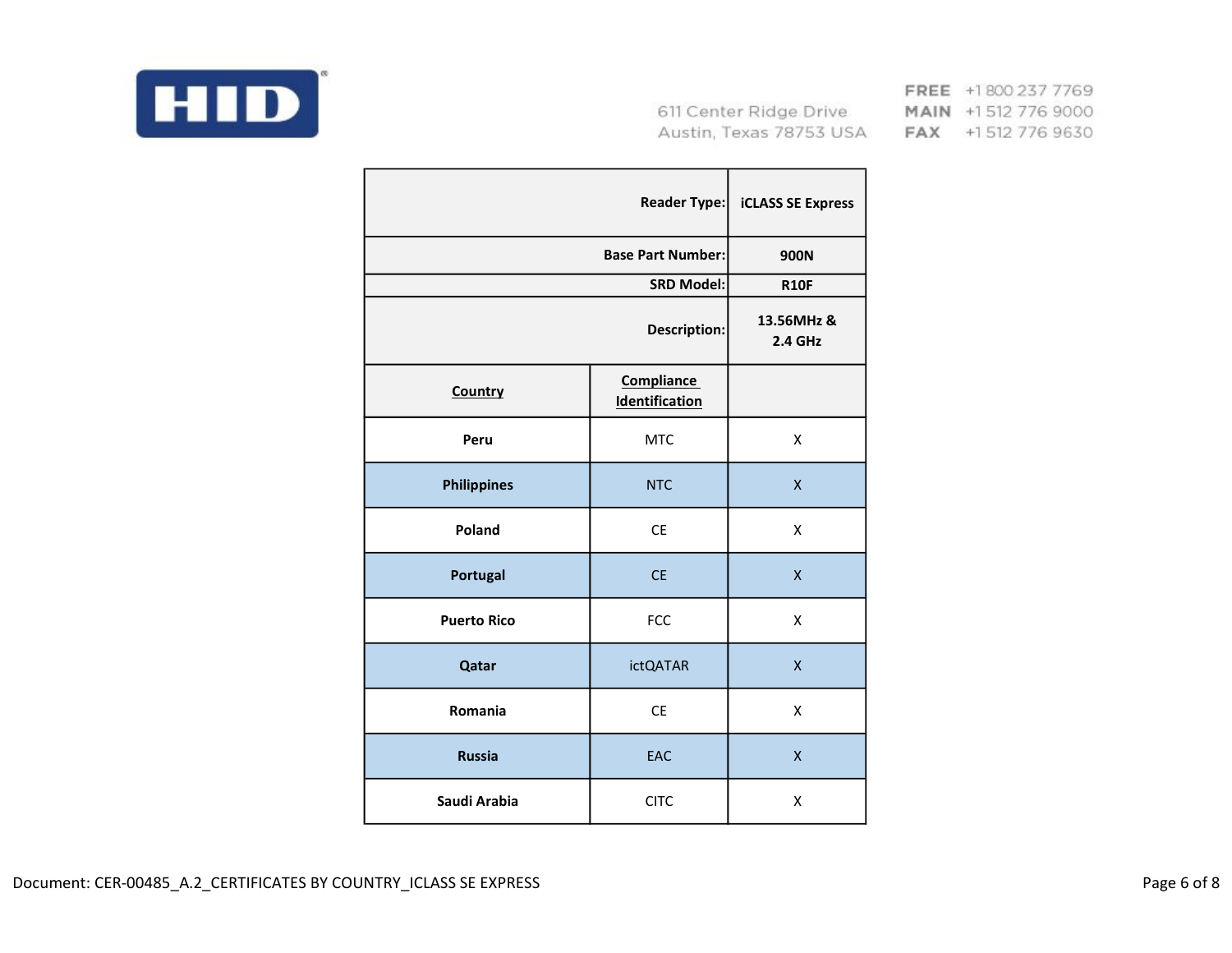

|                     | <b>Reader Type:</b>                 | <b>iCLASS SE Express</b>     |
|---------------------|-------------------------------------|------------------------------|
|                     | <b>Base Part Number:</b>            | 900N                         |
|                     | <b>SRD Model:</b>                   | <b>R10F</b>                  |
|                     | Description:                        | 13.56MHz &<br><b>2.4 GHz</b> |
| Country             | <b>Compliance</b><br>Identification |                              |
| <b>Singapore</b>    | <b>iDA</b>                          | $\mathsf{x}$                 |
| <b>Slovakia</b>     | <b>CE</b>                           | X                            |
| <b>Slovenia</b>     | <b>CE</b>                           | X                            |
| <b>South Africa</b> | <b>ICASA</b>                        | X                            |
| Spain               | <b>CE</b>                           | X.                           |
| Sweden              | <b>CE</b>                           | Χ                            |
| <b>Switzerland</b>  | <b>CE</b>                           | X                            |
| <b>Taiwan</b>       | <b>NCC</b>                          | X                            |
| <b>Thailand</b>     | <b>NTC</b>                          | X                            |